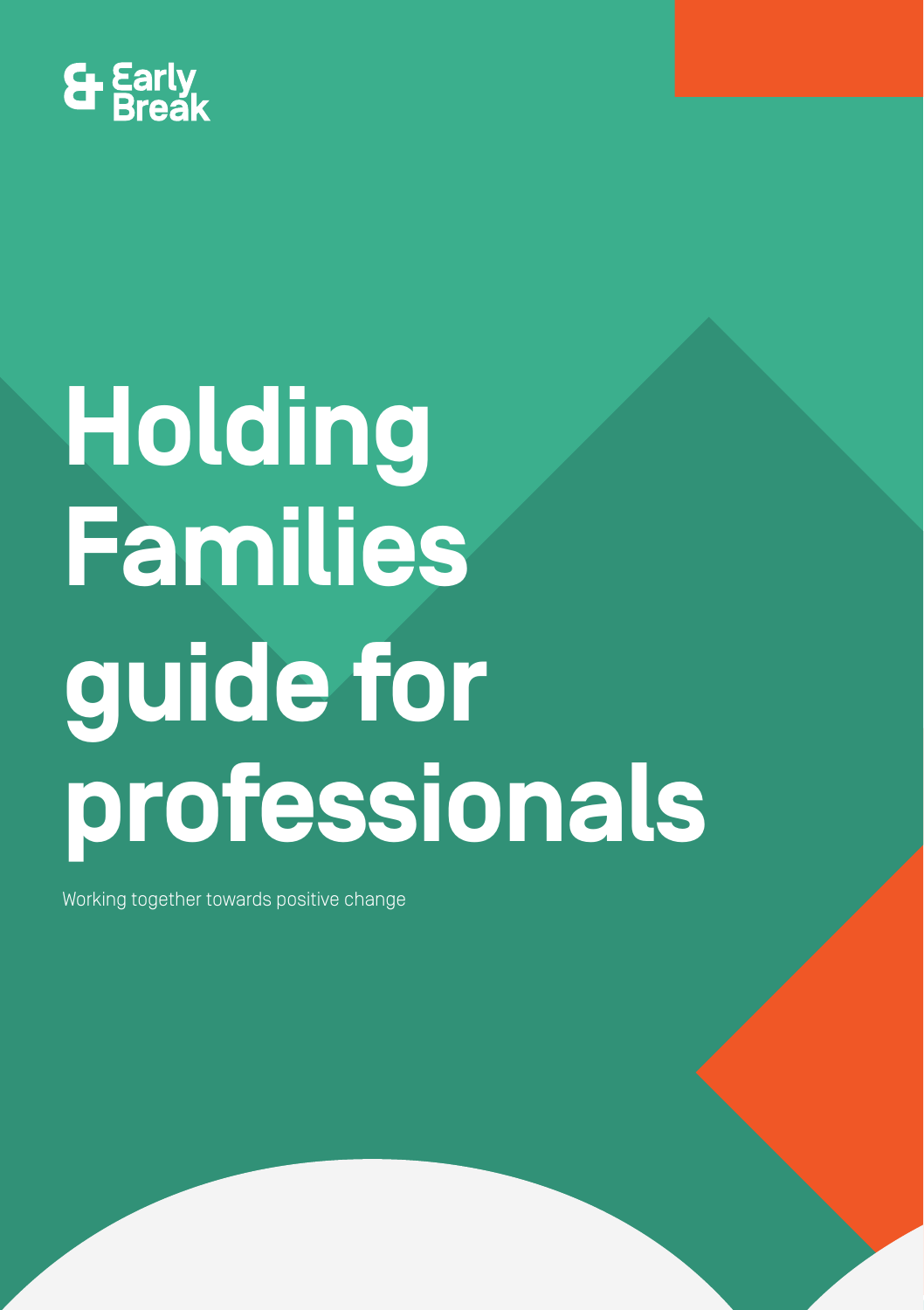Our support may begin with drug and alcohol misuse but offers a progressive holistic approach addressing many areas of families' needs.

**child. We work with parents and carers at any stage**  1) **members affected by parental substance misuse.**  child. We work with parents and carers at any stag misuse **Interventions are centred around the voice of the**  nterventions are centred around the voice of the and alcohol use. **whole family support for children and family of their recovery from drugs and alcohol use.** whole family support for children and family **The Holding Families programme provides**  provides substance programme parental drugs of their recovery from members affected by The Holding Families

Our child focussed programme supports children, parents and families with problems associated with parental substance misuse. Children and adult needs are dealt with and responded to at the same time.

We offer a range of individual support sessions, group work and family meetings. We are commissioned across Bury, Rochdale, Bolton, Salford and Trafford. The service has continuously evolved since 2006 via feedback from clients and independent evaluation.

# **The model**

Holding Families work with families at the earliest opportunity with the aim of breaking the cycle of intergenerational substance misuse. We offer families:

- Weekly one-to-one sessions for your children with their own worker.
- Fortnightly group work sessions for parents.
- Fortnightly one-to-one sessions  $\frac{1}{2}$ for parents.
- $\overline{\phantom{a}}$ Family meetings that enable children and young people, with the support of their worker, to tell parents/carers how they feel.
- Service user group.

### **What we do <b>How we are unique**

- $\overline{\phantom{m}}$ Our work is focussed on the voice of the child/children.
- We support children of any age, including pre-birth.
- We work with parents at any stage of recovery from substance use.
- $\overline{\phantom{a}}$ We work individually with each family member as well as the whole family.
- We provide on-going support and follow ups for families.
- **We offer support for** concerned others.
- We work in partnership with  $\overline{\phantom{a}}$ existing services such as treatment services and children's services.
- We have a bespoke families database so we can evidence quantitative and qualitative evidence and outcomes.
- We develop, review and evaluate the service with our service users as well as academic researchers.

## **Training & delivery**

- Contract us to deliver Holding Families in your area.
- $\overline{\phantom{m}}$ Bespoke training packages available, for example children's and/or parent's group work or one-to-one work.
- We have created a bespoke families database (FAD) which is included in the support package and evidences outcomes for children and families in line with the Troubled Families Agenda.

### **Our aims**

Holding Families aims to:

- $\overline{\phantom{0}}$ Improve family health and wellbeing by reducing risk and vulnerabilities for children and their families.
- Reduce significant harm to children affected by parental substance use.
- Keep the child's voice at the centre of our service planning and delivery.
- Improve family communication and relationships.
- Achieve abstinence or reduction in parental substance misuse.
- Achieve negotiated family goals.
- Improve parenting capacity.

reduction in **82%** domestic abuse



reduction in **65%**offending

reduction in **82%** homelessness

improvement in **72%** family relationships